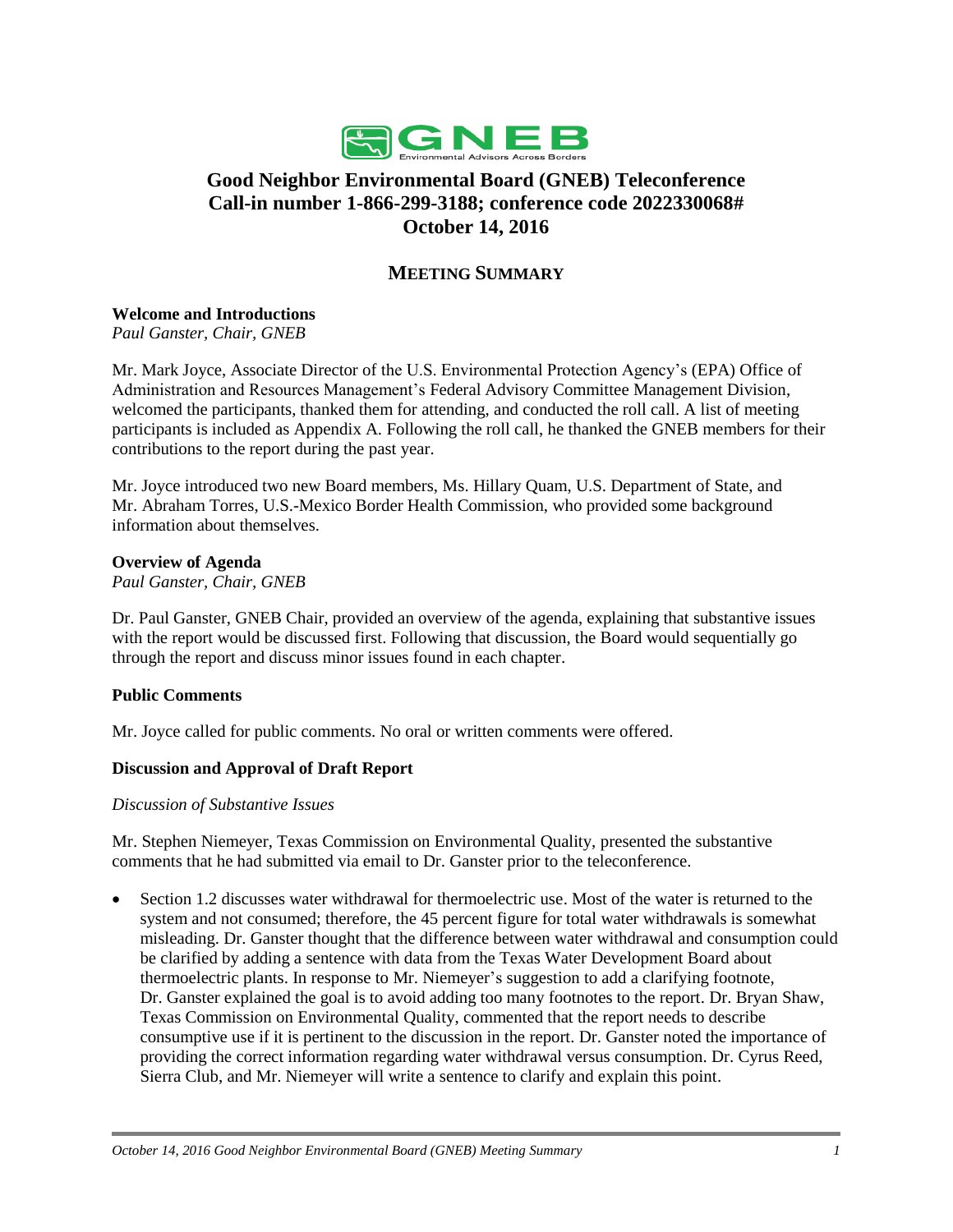- In Section 1.4, it is incorrect that El Paso, Texas, has received special consideration for meeting air quality standards; this sentence needs to be deleted.
- In Section 1.5, the study that indicated that economically distressed children face disproportionate exposure to peak ozone events is not reliable. The Board agreed to remove this sentence.
- Mr. Niemeyer explained that he had provided updated information about colonias in Section 2.1 because the information in the report was based on old data. Dr. Reed stated that he does not like the entire paragraph about colonias because water and sewer services have been added to many colonias. The information in the report describes past problems but ignores the efforts that have been taken to address these problems. A GNEB member noted the need to make the critical point that the positive actions taken in colonias required collaboration and future efforts also will require collaboration. Mr. Samuel Coleman, EPA Region 6, stated that the Council on Environmental Quality (CEQ) and the state of Texas have collaborated to address problems in colonias. He and Mr. Niemeyer will revise the paragraph.
- Mr. Niemeyer suggested adding a citation to the following sentence in Section 3.5: "Increasing temperatures that have accompanied climate change have exacerbated many of these problems, particularly the health effects of poor air quality in border communities."
- The last paragraph of Section 3.6 contradicts information that Mr. Niemeyer has been given by a toxicologist regarding increased temperature/drought and asthma. A GNEB member clarified that increased temperature and drought increase dust, which in turn increases the incidence of asthma. Dr. Ganster will reword the paragraph to include this linkage.
- Recommendation 3 of Chapter 3 is vague regarding which communities will see effects. Dr. Ganster explained that the point of this recommendation is to explain the effects of climate change in regard to local communities. For example, tribes speak very specifically about the climate change effects that their communities experience. Dr. Ganster will change the recommendation so that it begins: "Some local communities see the..."
- Mr. Niemeyer explained that he had submitted a footnote to the last paragraph of Section 4.5.2 to address concerns about the referenced study assuming radical increases in energy efficiency. Dr. Ganster will adjust the current language and incorporate some of the footnote material to address Mr. Niemeyer's concerns.
- Mr. Niemeyer had concerns with the following sentence in Section 6.3: "Increased use of renewable energy not only minimizes these health effects, but certain technologies, like wind and solar photovoltaic power, can actually improve grid resiliency by reducing dependency on fuel supplies and water for operation." This does not describe the negative aspects associated with solar energy (e.g., hazardous waste, harmful chemicals used to make solar panels). Another Board member agreed that the use of renewable energy may reduce health effects, but it does not minimize them. Dr. Ganster will revise this sentence and then obtain input from Mr. Niemeyer and Ms. Laura Abram, First Solar, Inc., who helped to draft that section.

Dr. David Eaton, The University of Texas at Austin, provided his substantive issues with the report.

• The footnote in Section 3.6 includes a statement about EPA's belief regarding the outcome of Clean Power Plan litigation. The report should not cite a belief by a specific group or agency. Effectively, GNEB is arguing for EPA when it is the court's decision. Mr. Coleman explained the origin of the statement, which was vetted extensively within EPA, including the Office of General Counsel, and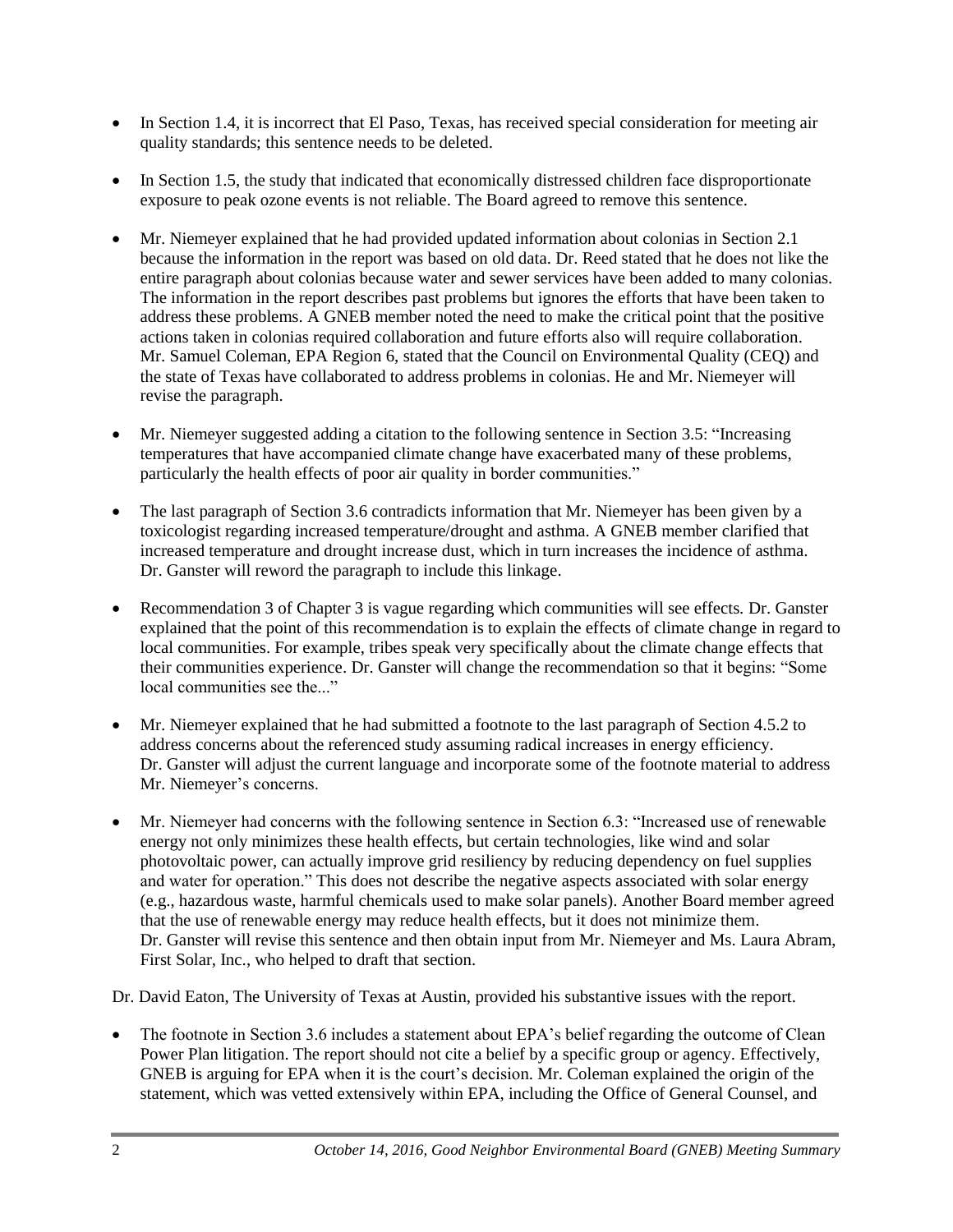deemed appropriate for external use. It is intended to be a statement of EPA's position and not of any other entity. Dr. Eaton maintained that no particular party's position is germane to the report and asked that the sentence be deleted. Mr. Coleman explained that the sentence provides necessary clarification; without it, the remainder of the footnote is out of place. The Board agreed to delete the entire footnote.

- Section 6.2 contains the following sentence: "General consensus indicates that these extreme weather events and natural disasters are expected to continue to increase in frequency and intensity in the U.S.-Mexico border region as global temperatures rise." Although studies do indicate this pattern, the phrase "general consensus" is too strong of a statement. Dr. Eaton will develop alternative language.
- Section 6.3 indicates that "13 landfill methane capture projects" are underway, but there are more than 13 such projects. Mr. Joyce noted that the statement indicates that this number is correct for the border region, which is the report's focus. Mr. Coleman will confirm that this is the correct number of projects within the border region.
- He did not think that the capacity of 100 megatons described in Section 6.9 could be correct. Mr. Kevin Shade, EPA Region 6, will follow up with the individual who provided this information.

Ms. Edna Mendoza, Arizona Department of Environmental Quality, provided her substantive comments regarding the report, all of which apply to Chapter 7.

- The introduction to Chapter 7 and Section 7.1 describe hantavirus and plague outbreaks in the high elevation of the Four Corners region. This does not apply to the border region and, therefore, is out of place. Additionally, the data are more than 20 years old. Ms. Mariel Nanasi, New Energy Economy, agreed that most of the disease focus in the chapter is on Zika virus, and the information about hantavirus and plague should be removed. Ms. Mendoza added that the vectors present in the border region harbor the Zika and dengue viruses and not hantaviruses. Dr. Ganster will remove references to hantaviruses and plague.
- In Section 7.2, the following sentence needs a reference: "Climate change and rising temperatures contribute to a greater presence of the primary vector for these diseases, *A. aegypti*, in the U.S. border region from Brownsville to San Diego." Mr. Jose Angel, California Regional Water Quality Control Board, will provide a reference.
- Ms. Mendoza was not sure that the following sentence in Section 7.2 is necessary: "High poverty rates in this region also increase susceptibility of human exposure to *A. aegypti* and its viral transmission." This states that if individuals are poor, they will be exposed more. Dr. Ganster explained that the literature indicates substandard housing in poor areas, including a lack of screens and air conditioning, do indeed increase likelihood of residents being bitten. Ms. Mendoza suggested the following change to the sentence: "High poverty rates *in underserved communities* in this region..."
- The second sentence of Section 7.5 regarding water quality issues should be more strongly linked to water usage and food sources. For example, contamination of reduced water sources may contribute to poor water quality in irrigation systems. Without this connection, the sentence seems to focus on untreated sewage and hazardous materials instead of food- and waterborne diseases and, therefore, is out of place. Dr. Ganster will examine and revise the sentence.

A GNEB member wondered whether "introduced" was the correct term to use in Section 7.2 in regard to the Zika virus being present in Brazil in 2015, as the virus was identified in the 1940s. Ms. Beverly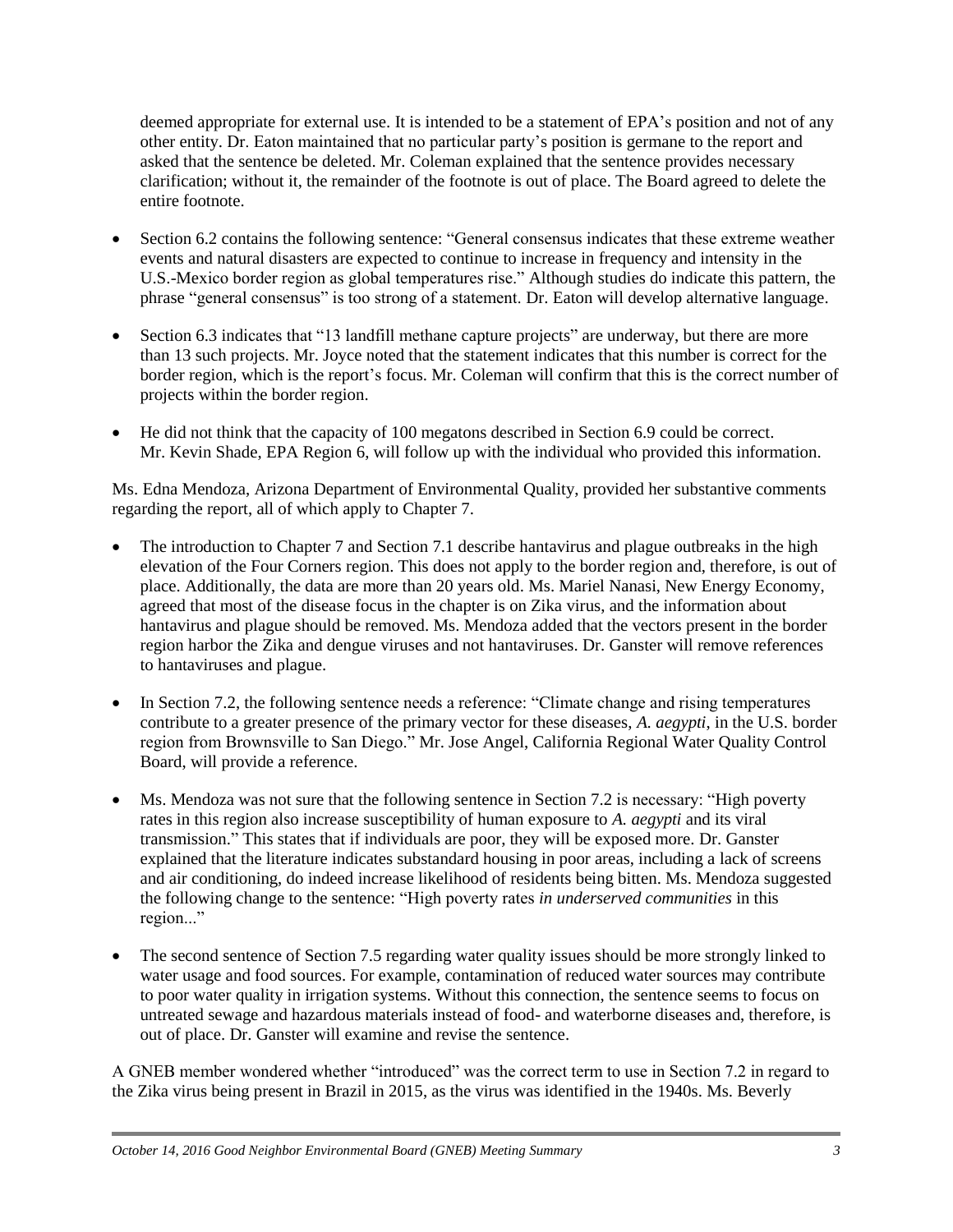Mather-Marcus, U.S. Department of State, noted that it is her understanding that the virus has been reported in the Asia-Pacific region since the 1940s but was first seen in Brazil and the Americas in 2015. Therefore, "introduced" is the preferred term of the health community.

Dr. Keith Pezzoli, University of California, San Diego, thought that the report is outstanding and articulates well that, from cradle to grave, no single alternative energy source will be a panacea for the region.

# *Discussion by Report Chapter*

# Executive Summary

A GNEB member thought that the mention of the North American Development Bank (NADB) and Border Environment Cooperation Commission (BECC) needed to be more clear regarding NADB-BECC's role in performing outreach in the border region. Dr. Ganster will add this.

# Introduction

No comments were offered.

# Chapter 1

Mr. Niemeyer suggested that the term "projected" be used rather than "expected" when discussing the potential effects of climate change. The Board agreed to a global replacement throughout the document.

Mr. Niemeyer pointed to the following sentence in Section 1.1: "Precipitation in Texas in the past century has increased 7 to 10 percent, and the frequency of 2-day heavy rainfall spells has nearly doubled." This is historically accurate but conflicts with the models mentioned on page 14. Dr. Ganster acknowledged that the predictions for Texas are different than for other border areas. He will amend this sentence.

Ms. Nanasi commented that hurricanes affect people and refineries, but the \$100 billion of devastating damage to the area that has been projected following a major hurricane is not discussed in Chapter 1 or Section 7.8. Dr. Ganster replied that the report mentions the potential infrastructure damage on the Pacific and Gulf Coasts in regard to chronic and episodic sea level rise and flooding. Ms. Nanasi suggested enhancing the language regarding potential infrastructure damage and volunteered to submit a short description for consideration. Dr. Jeff Payne noted that Section 1.9 addresses infrastructure damage resulting from episodic flooding, such as the flooding following a hurricane. A strong causal link between a changing climate and tropical storms and hurricanes should not be drawn. He volunteered to review Ms. Nanasi's description.

Mr. Niemeyer pointed out that the statistic regarding the deaths of undocumented migrants in the penultimate paragraph of Section 1.5 is not related to climate change. Dr. Ganster will remove the sentence.

Mr. Niemeyer commented that affordable energy plants are needed during the transition to renewable energy, and fossil fuel plants provide affordable energy in the interim. Expanding renewable energy that currently is more expensive will raise costs for low-income populations. Dr. Reed noted that Texas has increased the percentage of wind energy used from 0 to 15 percent, and retail prices have decreased. Mr. Niemeyer thought that part of this resulted from natural gas prices decreasing. Dr. Reed agreed that it is a complicated formula.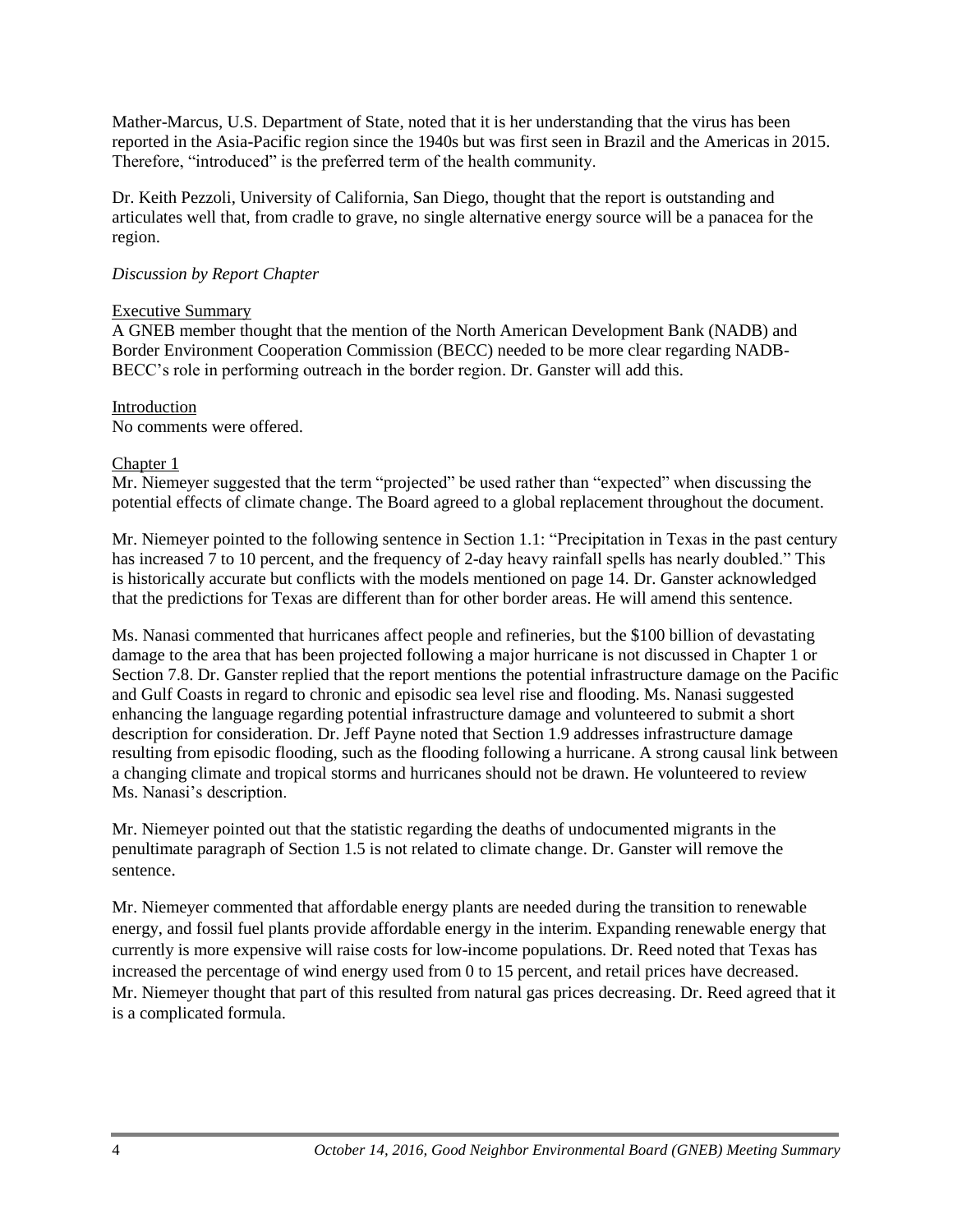# Chapter 2

In response to a suggestion from Ms. Mather-Marcus, Dr. Ganster will add a description of colonias to the term's first use in Section 2.1. Ms. Mendoza added that she had sent a report about colonias from which language could be drawn.

Ms. Jennifer Hass, U.S. Department of Homeland Security, noted that she will be submitting editorial comments regarding Section 2.2.

# Chapter 3

Ms. Mather-Marcus commented that the Border Liaison Mechanism, which is mentioned in the introduction to Chapter 3, no longer exists as a formal mechanism as a result of increased border violence. Dr. Ganster suggested that GNEB add a recommendation that the mechanism be reactivated and revitalized to facilitate cross-border cooperation. He will draft such a recommendation and send it to Ms. Mather-Marcus for review.

Mr. Niemeyer thought that if the International Boundary and Water Commission (IBWC) Minute 320 described in the text box in Section 3.8 is the first IBWC minute specifically highlighting climate change, that fact should be mentioned. Mr. Edward Drusina, IBWC, explained that it is not the first minute highlighting climate change.

Mr. Niemeyer questioned the accuracy of the last sentence of Recommendation 4, which states that city staff in the sister cities of Brownsville, Texas, and Matamoros, Tamaulipas, met for the first time in person only recently. Mr. Coleman explained that this information had been provided by Ms. Laura Gomez, the Strong Communities, Strong Cities Initiative Team Lead in Brownsville, Texas. At the time of the meeting, the mayor of Brownsville stated that the cities had not met before on an official basis. Mr. Niemeyer commented that these sister cities were the first two cities to sign an emergency response agreement in the 1990s. Mr. Coleman explained that the mayors may not have met at that time. Dr. Ganster suggested removing the phrase "the first time" from the sentence.

Ms. Manheimer noted that she had submitted changes regarding Section 3.5 to reflect that there have been three children's health meetings in the border region instead of two.

# Chapter 4

Mr. Salvador Salinas, U.S. Department of Agriculture, indicated that his office had provided Figure 4 and Table 4, so he will provide the appropriate references.

Mr. Niemeyer noted that he added clarifying language to the following sentence in Section 4.5.1: "Renewable energy sources such as solar photovoltaic systems and wind do not require fuel processing and associated water inputs to generate electricity and are consequently more resilient to extreme weather events and severe droughts than hydro and thermoelectric." It now reads: "Renewable energy sources such as solar photovoltaic systems and wind have this advantage over hydroelectric and thermodynamic energy: they do not require fuel processing and associated water inputs to generate electricity and are consequently more resilient to extreme weather events and severe droughts than hydro and thermoelectric."

# Chapter 5

Mr. Niemeyer commented that, in Section 5.1, nitrous oxides are included as a component of the National Ambient Air Quality Standards when the correct component is nitrogen dioxide. The standards themselves are referred to as safeguards; they are standards. He submitted these changes prior to the teleconference.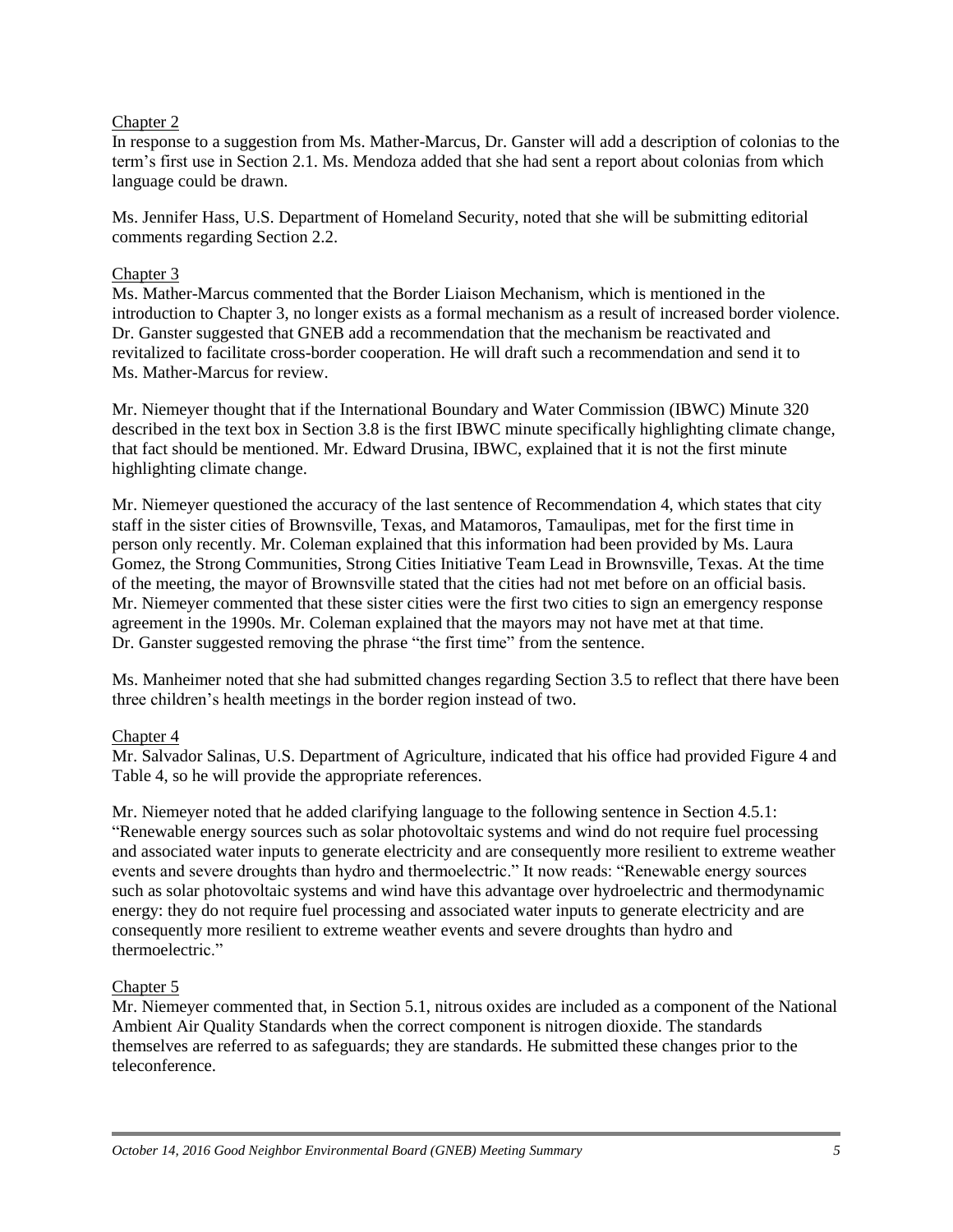Ms. Sylvia Grijalva, U.S. Department of Transportation, noted that the following sentence in Section 5.3 is gratuitous and should be removed: "The FHWA's Office of Freight Management and Operations continues its review of border crossing activities at the seven ports of entry that handle more than 60 percent of U.S. truck trade among the three North American Free Trade Agreement nations." Dr. Ganster will delete the sentence.

Ms. Grijalva pointed out that the phrase "border crossing delay" should be replaced with "border crossing wait times" in Section 5.3. Dr. Ganster will make the change.

Ms. Mather-Marcus commented that Section 5.3 references a pilot program at the Mariposa Port of Entry. A pilot program also has been initiated at the Mesa de Otay Port of Entry in Mexico. Dr. Ganster will add a mention of the second pilot project.

Ms. Grijalva noted that the three instances in Chapter 5 in which the San Ysidro Port of Entry is classified as the busiest port of entry need to be qualified as a result of how the data are combined. Dr. Ganster will address these instances in Sections 5.4, 5.5 and 5.6.

Ms. Grijalva explained that she had submitted comments in writing that update the information about the U.S.-Mexico Joint Working Committee for Transportation Planning in Section 5.6.

Ms. Grijalva commented that the last sentence of the first paragraph in Section 5.7 could include references to initiatives mentioned earlier in the report (e.g., joint inspections). Dr. Ganster will add this information.

Ms. Grijalva wondered whether hiring incentives should be added to Recommendation 2 of Chapter 5. Dr. Ganster will revise the recommendation accordingly.

# Chapter 6

Ms. Mather-Marcus explained that North American leaders had established the "North American Climate, Energy and Environment Partnership" at the June 2016 North American Leaders Summit. The fifth paragraph in Section 6.3, which describes current activities, does not mention this partnership; it is likely the White House will notice this omission. Ms. Mather-Marcus will develop a short description of the partnership and its goals that is parallel with other descriptions in this chapter.

Mr. Niemeyer commented that the phrase "such as El Paso" in the third paragraph of Section 6.7 needed to be deleted because it is not accurate. Dr. Ganster will delete this mention.

Ms. Mendoza explained that BECC has been working with communities on climate change so Recommendation 2 should be reworded to include this binational aspect. Dr. Ganster had not been aware that BECC was engaged in activities below the state level. The recommendation is to encourage federal leadership to get the cities to collaborate on regional climate action plans.

# Chapter 7

All issues with Chapter 7 were substantive and discussed earlier in the teleconference.

# Chapter 8

Dr. Ganster thought that it made sense to include the full list of all recommendations found in Appendix A with the summary of recommendations in Chapter 8.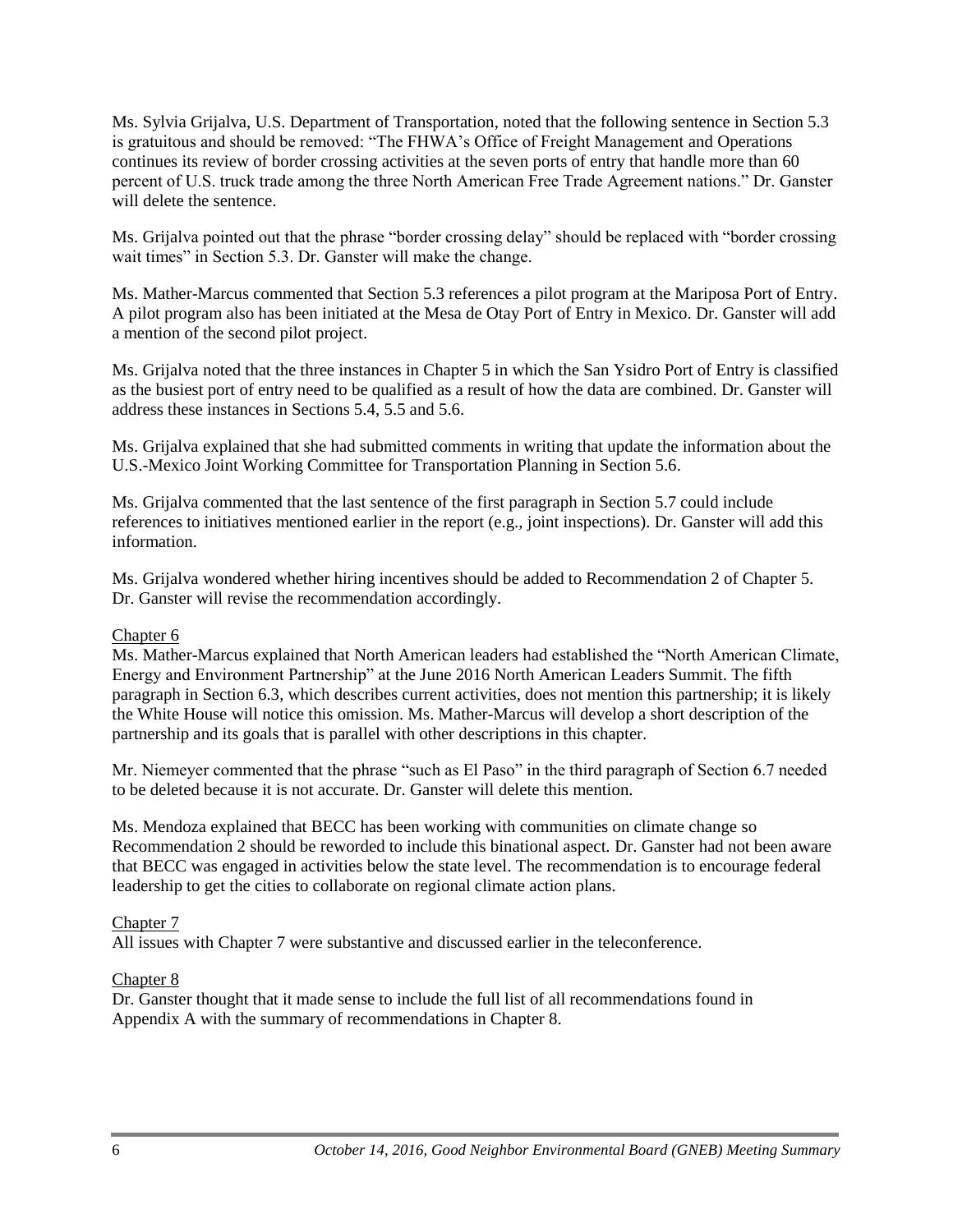# *Approval of Report*

Mr. Angel moved to approve the report with the discussed amendments. Ms. Nanasi seconded the motion, which the Board unanimously approved.

All GNEB members responsible for providing additional information must send their edits to Dr. Ganster no later than close of business on Monday, October 17, 2016.

Mr. Joyce thanked the Board for their efforts in developing and approving the report.

# **Discussion of Potential Topics for the Board's 18th Report**

Mr. Joyce explained that the Board has committed to provide potential topics for the next report to CEQ by the end of November. Although CEQ provides the final mandate to the Board, GNEB in previous years has prioritized two to three consensus, high-priority topics for the Council's consideration. For some reports, however, CEQ dictates the topic of the report, as was the case for the current report on climate change. A meeting will be scheduled with CEQ so that the Board can transmit the 17th report. The meeting will occur in Washington, D.C., and call-in information will be provided to GNEB members who cannot attend in person.

Dr. Ganster thought that the next report could systematically examine the set of issues and opportunities surrounding better cross-border coordination for addressing cross-border environmental issues. Federal leadership is needed to accomplish this. The report could explore how this cooperation can be facilitated by the federal government. The Board could provide recommendations that would help federal agencies to overcome the barriers that impede effective cross-border coordination on a variety of issues (e.g., air quality, flow of used tires).

Ms. Mather-Marcus commented that a recent GNEB report concentrated on water, and her agency recently has been focused on cross-border stormwater and the associated infrastructure challenges. The last report on water did not center on this specifically. Dr. Ganster noted that this is related to IBWC Minute 320 and international watershed management. Mr. Niemeyer added that NADB-BECC has efforts underway regarding green infrastructure and positive stormwater management. When a new port of entry is created, National Environmental Policy Act assessments, which include a stormwater component, are performed in the United States, but not in Mexico. It is incongruous to worry about only one-half of the border. Dr. Ganster noted that the topic of stormwater touches on a number of issues, such as building codes, zoning, retaining runoff on site, and so forth. Approaches such as IBWC Minute 320 encourage the development of promising approaches for stormwater management, and GNEB could make recommendations in this area. Mr. Drusina agreed that this topic would be appropriate for GNEB to address. Mr. Joyce commented that cross-border stormwater issues could be the focus of one chapter in a report on cross-border collaboration. Dr. Ganster agreed, adding that other chapters of such a report could focus on Transboundary Environmental Impact Reports and energy sharing.

Mr. Drusina suggested focusing a chapter on how the drought along the U.S.-Mexico border has been addressed as it relates to water management. With science and technology increasing rapidly, the basins can be analyzed in a much more finite way that allows the determination of the amount of runoff that truly is being generated through natural means and conveyances. Managers then can examine the interruptions of these conveyances as a result of manmade dams and structures. Analysis of the natural flow of watersheds allows the identification of the deliveries that should be made on both sides of the border. An emerging area focuses on finding new methods to scientifically analyze basins using naturalized flows while also considering climate change effects on the border.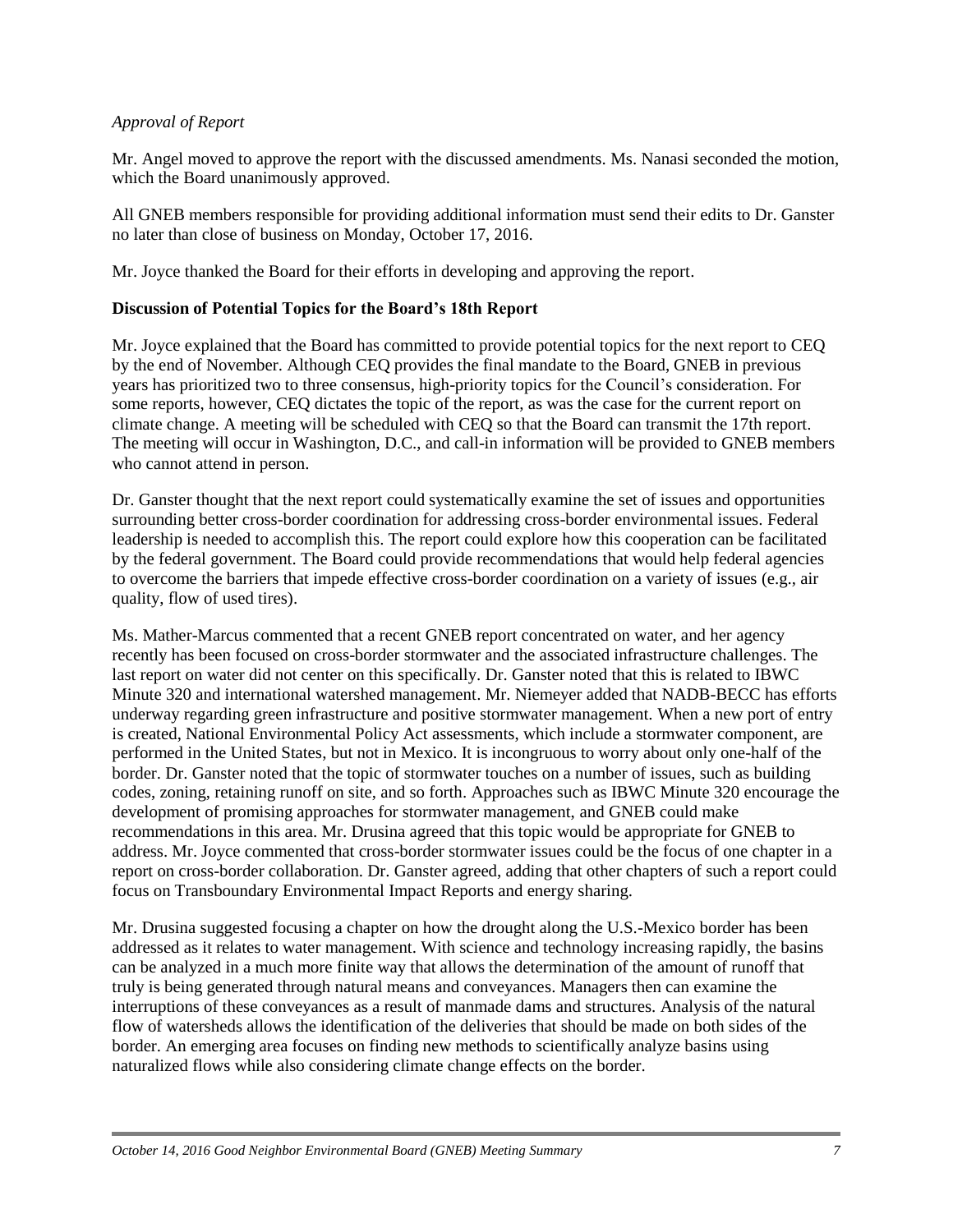GNEB members with ideas for potential topics will send a short summary of the topic to Dr. Ganster and Mr. Joyce.

# **Next Steps**

When it is available, Mr. Joyce will send to the Board members information about the December meeting to transmit the report to CEQ. The February face-to-face meeting will be held in Imperial Beach, California, and Mr. Joyce will provide information about this meeting to the GNEB members when it is available. Dr. Ganster added that the meeting location is ideal because of the available local support and opportunities for several interesting field trips. Mr. Joyce explained that the EPA Region 9 Border Liaison Office is helping to plan the meeting. Mr. Jack Monger, Industrial Environmental Association, commented that his organization has moved to a new facility with conference space.

In response to a question from Mr. Niemeyer, Mr. Joyce explained that the deadline for recusals is Friday, October 21. The recusals may be sent via email; a more formal recusal is not needed. If several nonfederal agencies recuse themselves, Mr. Joyce can send the recusal statement for approval. Federal agencies automatically are recused.

# **Adjournment**

Dr. Ganster thanked the GNEB members for their input during the teleconference. The meeting was adjourned at 2:43 p.m. EDT.

# **Action Items**

- $\triangleright$  Dr. Ganster will make the following modifications to the report:
	- Globally replace "expected to" with "projected to."
	- Add information to the Executive Summary about NADB-BECC's role in performing outreach in the border region.
	- Address the differences in Texas precipitation projections in Section 1.1.
	- Strike the sentence in Section 1.4 that indicates that El Paso, Texas, has been given special consideration in meeting air quality standards.
	- Remove the sentence in Section 1.5 regarding children in economically disadvantaged families facing a disproportionate exposure to peak ozone events.
	- Remove the sentence in Section 1.5 regarding the deaths of undocumented migrants.
	- Add a description of colonias at the term's first use in Section 2.1.
	- Reword the last paragraph of Section 3.6 to include the linkage of dust with increased temperature/drought and asthma.
	- Delete the footnote from Section 3.6.
	- Revise Recommendation 3 of Chapter 3 so that it begins: "Some local communities see the..."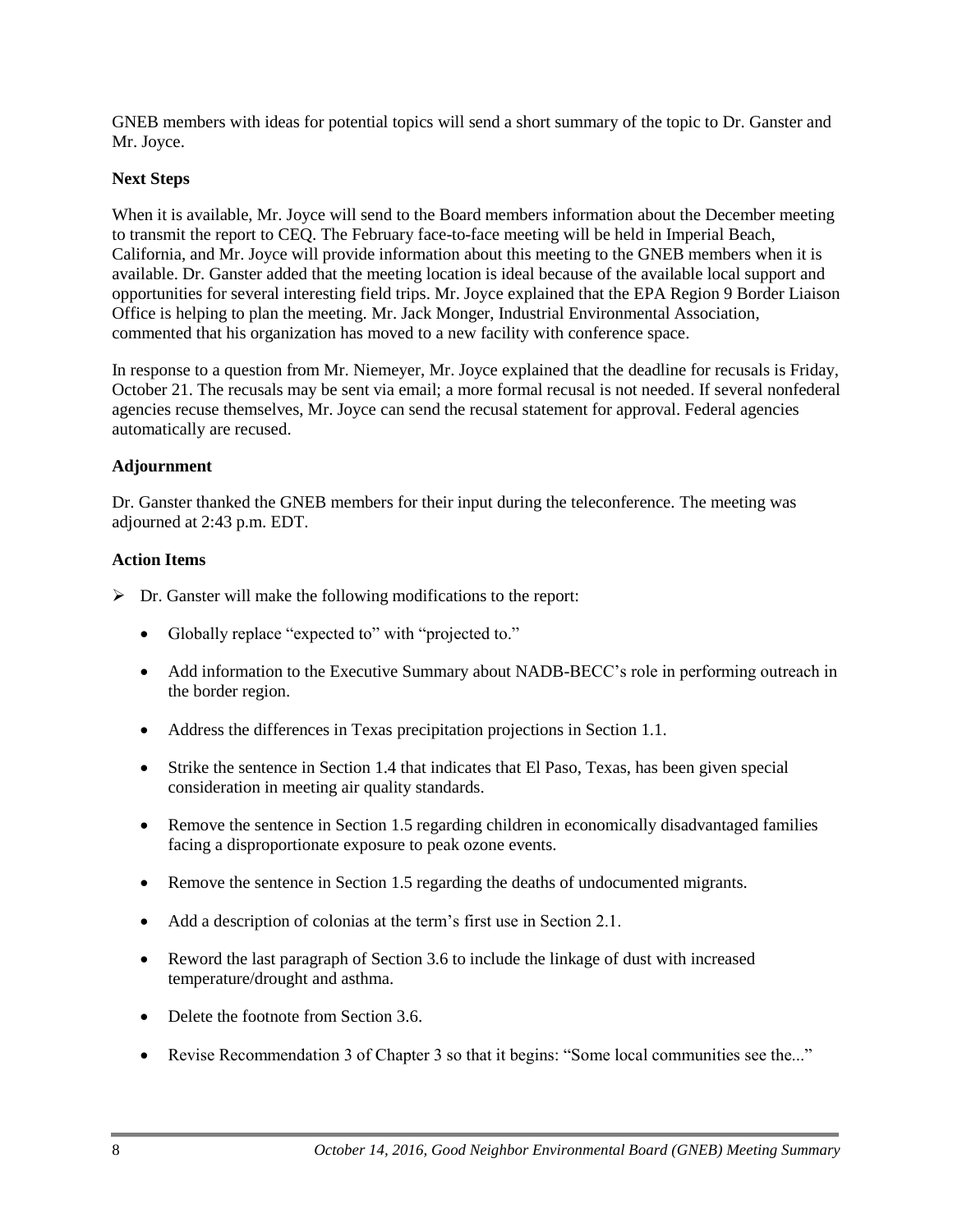- Rephrase the last sentence of Recommendation 4 of Chapter 3 so that "the first time" is not included.
- Add a recommendation to Chapter 3 that the Border Liaison Mechanism be reactivated and revitalized to facilitate cross-border cooperation and send the recommendation to Ms. Mather-Marcus for review.
- Adjust the current language of the last paragraph of Section 4.5.2 and incorporate some of the provided footnote material.
- Delete the gratuitous sentence in Section 5.3.
- Mention the Mesa de Otay Port of Entry pilot project in Mexico in Section 5.3.
- Change the phrase "border crossing delay" to "border crossing wait times" in Section 5.3.
- Ensure wording is correct when classifying the San Ysidro Port of Entry in Sections 5.4, 5.5 and 5.6.
- Add references to initiatives mentioned earlier in the report (e.g., joint inspections) to the last sentence of the first paragraph in Section 5.7.
- Address hiring incentives in Recommendation 2 of Chapter 5.
- Revise this sentence in Section 6.3 regarding minimization of health effects from alternative energy and then obtain input from Mr. Niemeyer and Ms. Abram.
- Delete the phrase "such as El Paso" in the third paragraph of Section 6.7.
- Remove all references to hantaviruses and plague in Chapter 7.
- Insert the following addition to the last sentence of the fourth paragraph in Section 7.2: "High poverty rates *in underserved communities* in this region..."
- Examine and revise the second sentence of Section 7.5.
- $\triangleright$  The following GNEB members will provide additional information for the report and send it via email to Dr. Ganster no later than Monday, October 17:
	- Ms. Nanasi will develop a short description of potential infrastructure damage from major hurricanes to be included in Chapter 1 and submit it to Dr. Payne for review and consideration.
	- Dr. Reed and Mr. Niemeyer will write a sentence to clarify and explain the difference between water consumption and withdrawal for thermoelectric energy for Section 1.2.
	- Mr. Coleman and Mr. Niemeyer will rewrite the paragraph on colonias in Section 2.1 to include collaborative efforts that address problems in colonias.
	- Ms. Hass will submit editorial comments regarding Section 2.2.
	- Mr. Salinas will provide the appropriate references for Figure 4 and Table 4.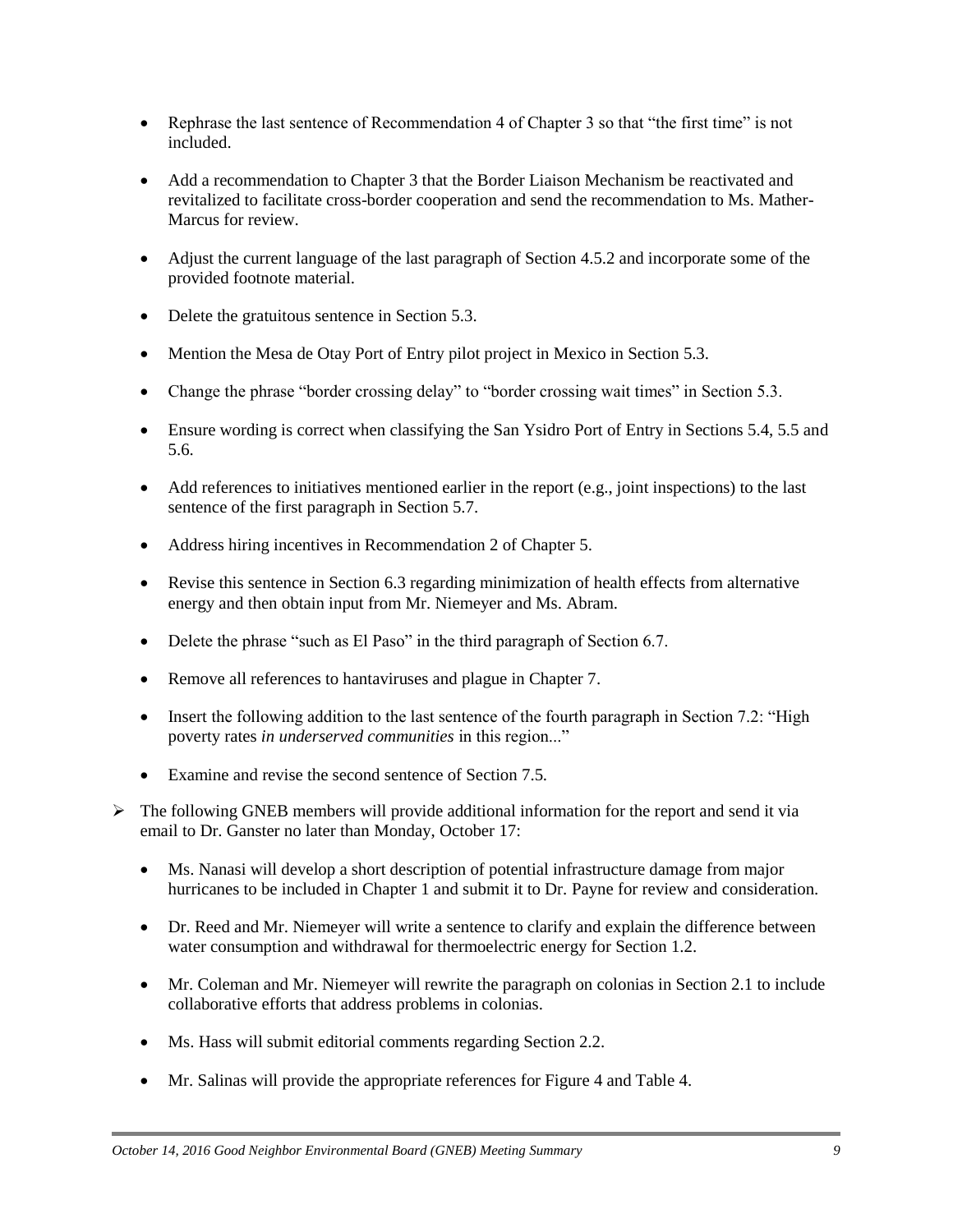- Dr. Eaton will develop alternative language for the following sentence in Section 6.2: "General consensus indicates that these extreme weather events and natural disasters are expected to continue to increase in frequency and intensity in the U.S.-Mexico border region as global temperatures rise."
- Mr. Coleman will confirm that 13 landfill methane capture projects are underway within the border region, as noted in Section 6.3.
- Ms. Mather-Marcus will develop a short description of the "North American Climate, Energy and Environment Partnership" and its goals to include in Section 6.3.
- Mr. Shade will follow up with the individual who provided information regarding the capacity of 100 megatons in Section 6.9.
- Mr. Angel will provide an additional reference for the following sentence in Section 7.2: "Climate change and rising temperatures contribute to a greater presence of the primary vector for these diseases, *A. aegypti*, in the U.S. border region from Brownsville to San Diego."
- $\triangleright$  GNEB members with ideas for potential topics for the Board's 18th report will send a short summary of the topic to Dr. Ganster and Mr. Joyce as soon as possible.
- $\triangleright$  Mr. Joyce will send the Board members information about the December and February meetings when the information becomes available.
- $\triangleright$  Nonfederal entities planning to recuse themselves from the 17th report must do so via email no later than Friday, October 21.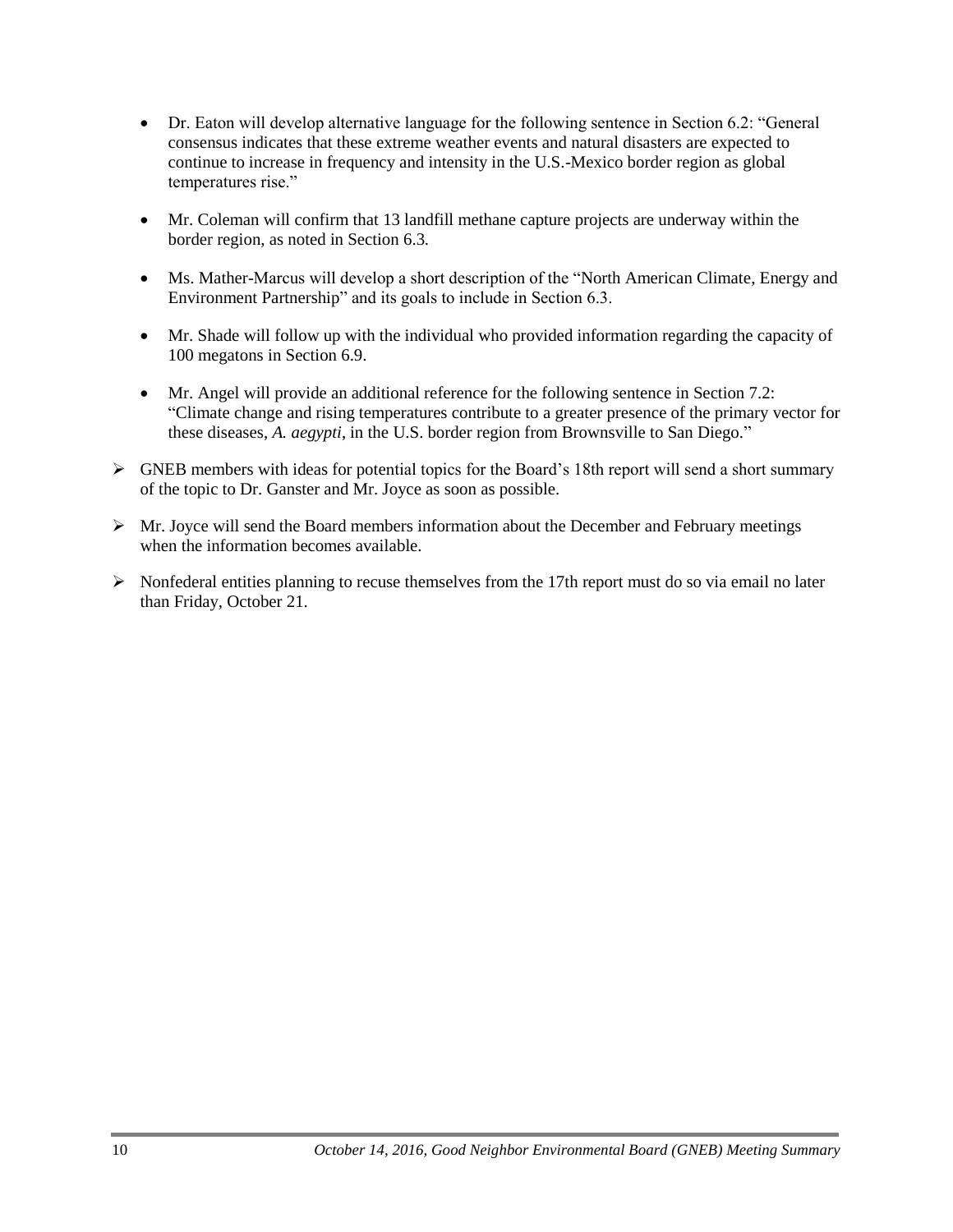## **Appendix A: Meeting Participants**

# **Chair**

**Paul Ganster, Ph.D. Director** Institute for Regional Studies of the Californias San Diego State University San Diego, CA

## **Nonfederal, State, Local and Tribal Members**

**Laura Abram** Director, Public Affairs First Solar, Inc. San Francisco, CA

## **Jose Angel**

Interim Executive Officer State Water Resources Control Board California Regional Water Quality Control Board Palm Desert, CA

#### **Lauren Baldwin, LEED-GA**

Sustainability Program Specialist City Manager's Department Office of Resilience and Sustainability City of El Paso El Paso, TX

## **Tom W. Davis**

General Manager Yuma County Water Users' Association Yuma, AZ

### **David J. Eaton, Ph.D.**

Bess Harris Jones Centennial Professor LBJ School of Public Affairs The University of Texas at Austin Austin, TX

### **Lisa LaRocque**

Sustainability Officer Public Works Department City of Las Cruces Las Cruces, NM

#### **Edna A. Mendoza**

**Director** Office of Border Environmental Protection Arizona Department of Environmental Quality Tucson, AZ

## **Jack Monger**

Executive Director Industrial Environmental Association Coronado, CA

#### **Mariel Nanasi**

Executive Director New Energy Economy Santa Fe, NM

## **Keith Pezzoli, Ph.D.**

Teaching Professor, Department of Communication Director, Urban Studies and Planning Program University of California, San Diego La Jolla, CA

#### **Cyrus B. H. Reed, Ph.D.**

Conservation Director Lone Star Chapter Sierra Club Austin, TX

## **Bryan W. Shaw, Ph.D., P.E.**

Chairman of Commissioners Texas Commission on Environmental Quality Austin, TX

# **Thomas Skibitski**

Chief, Emergency Response Operations Office of the Secretary New Mexico Environment Department Albuquerque, NM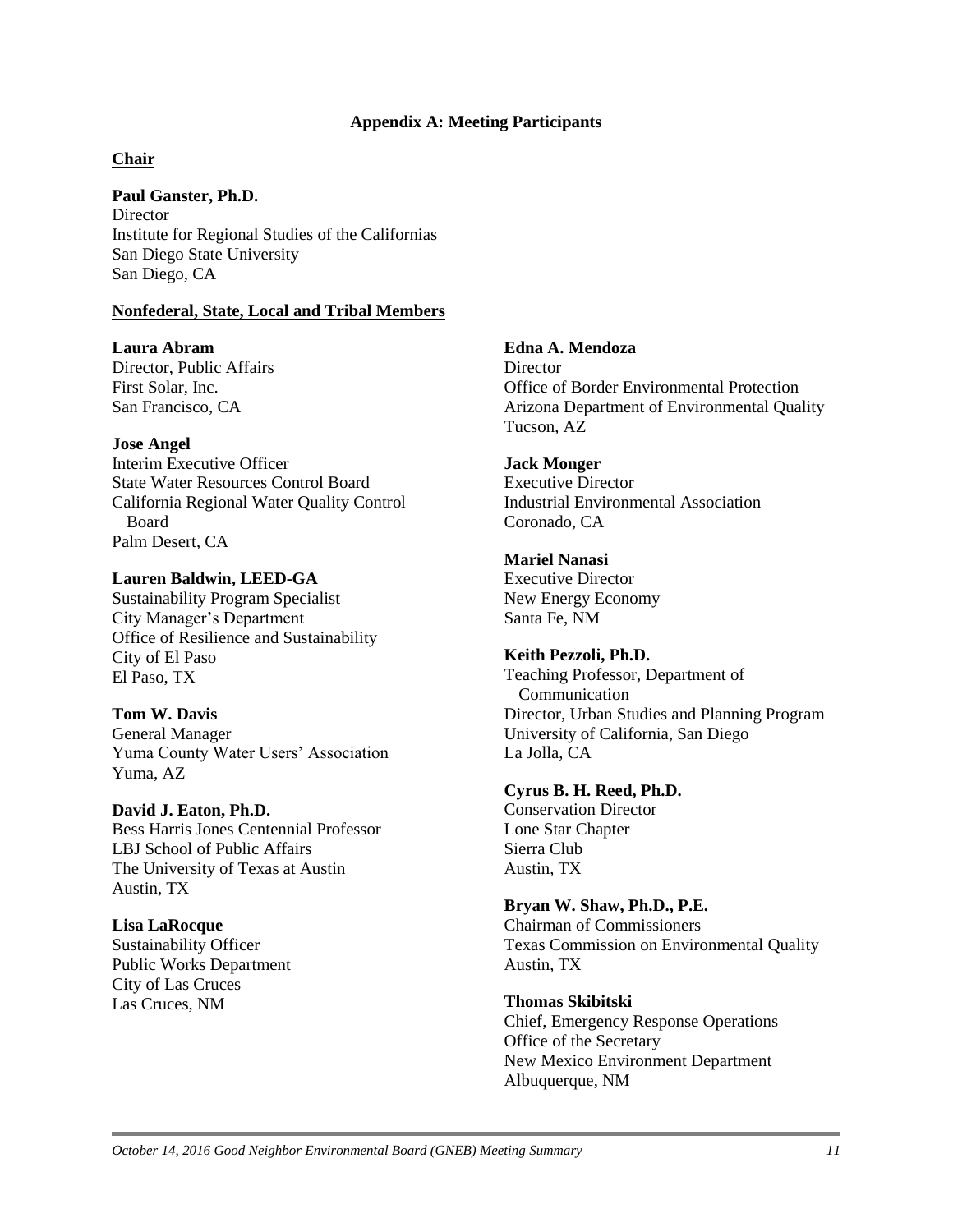## **Scott D. Storment** Principal Green Hub Advisors, LLC San Antonio, TX

# **Margaret Wilder, Ph.D.**

Associate Professor School of Geography and Development Center for Latin American Studies University of Arizona Tucson, AZ

# **Federal Members**

# *U.S. Department of Agriculture*

**Salvador Salinas** Texas State Conservationist Natural Resources Conservation Service U.S. Department of Agriculture Temple, TX

# *U.S. Department of Commerce—National*

*Oceanic and Atmospheric Administration* **Jeff Payne, Ph.D.** Acting Director Office for Coastal Management National Oceanic and Atmospheric Administration U.S. Department of Commerce Mount Pleasant, SC

# *U.S. Environmental Protection Agency* **Samuel Coleman, P.E.**

Deputy Regional Administrator Region 6 U.S. Environmental Protection Agency Dallas, TX

# *U.S. Department of Homeland Security*  **Teresa R. Pohlman, Ph.D., LEED, AP**

Executive Director Sustainability and Environmental Programs Undersecretary for Management U.S. Department of Homeland Security Washington, D.C.

## **Jose Francisco Zamora-Arroyo, Ph.D. Director** Colorado River Delta Legacy Program Sonoran Institute Tucson, AZ

# *U.S. Department of the Interior*

**Jonathan Andrew** Interagency Borderlands Coordinator Office of the Secretary U.S. Department of the Interior Washington, D.C.

# *International Boundary and Water*

*Commission* **Edward Drusina** Commissioner United States Section International Boundary and Water Commission El Paso, TX

## *U.S. Department of State* **Hillary Quam**

Border Affairs Coordinator Office of Mexican Affairs U.S. Department of State Washington, D.C.

# *U.S. Department of Transportation* **Sylvia Grijalva**

U.S.-Mexico Border Planning Coordinator Federal Highway Administration U.S. Department of Transportation Phoenix, AZ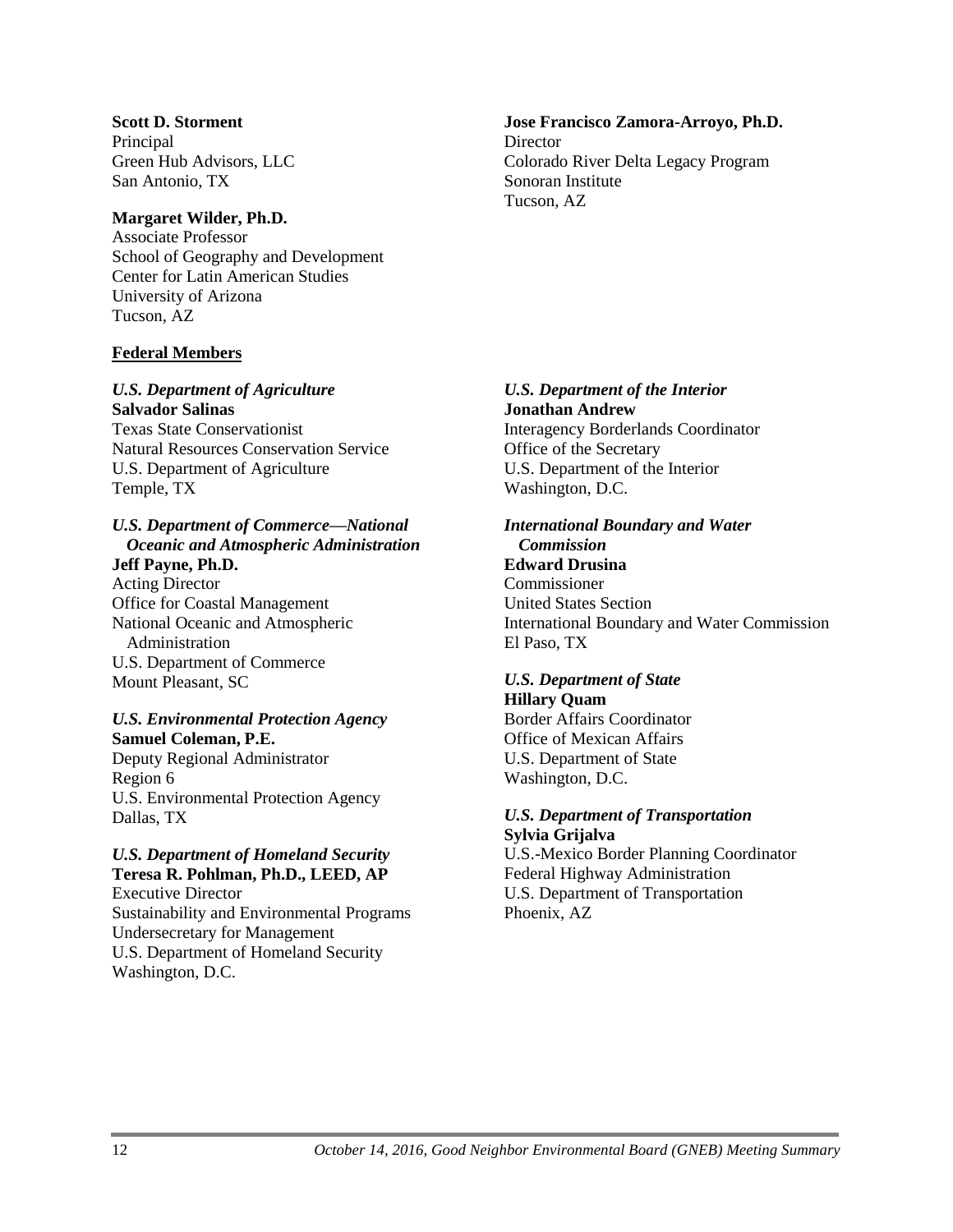# **Nonfederal Alternate**

## **Stephen M. Niemeyer, P.E.**

Border Affairs Manager and Colonias Coordinator Intergovernmental Relations Division Texas Commission on Environmental Quality Austin, TX

# **Federal Alternates**

# *U.S. Department of Health and Human Services*

**Abraham Torres** Management Analyst U.S.-México Border Health Commission U.S. Department of Health and Human Services El Paso, TX

# *U.S. Department of Homeland Security* **Jennifer Hass, J.D.**

Environmental Planning and Historic Preservation Program Manager Office of the Chief Readiness Support Officer U.S. Department of Homeland Security Washington, D.C.

*U.S. Department of State* **Beverly Mather-Marcus** Energy and Environment Officer Office of Mexican Affairs U.S. Department of State Washington, D.C.

# **U.S. Environmental Protection Agency Regional Office Participants**

## *Region 6*

**Jenna Manheimer** Environmental Scientist Region 6 U.S. Environmental Protection Agency Dallas, TX

# **Kevin Shade**

Superfund Enforcement Officer Region 6 U.S. Environmental Protection Agency Dallas, TX

# *Region 9* **Jeremy Bauer** Regional Coordinator San Diego Border Liaison Office Region 9 U.S. Environmental Protection Agency San Diego, CA

## **U.S. Environmental Protection Agency Headquarters Participant**

### **Mark Joyce**

Associate Director Federal Advisory Committee Management Division Office of Administration and Resources Management U.S. Environmental Protection Agency Washington, D.C.

*October 14, 2016 Good Neighbor Environmental Board (GNEB) Meeting Summary 13*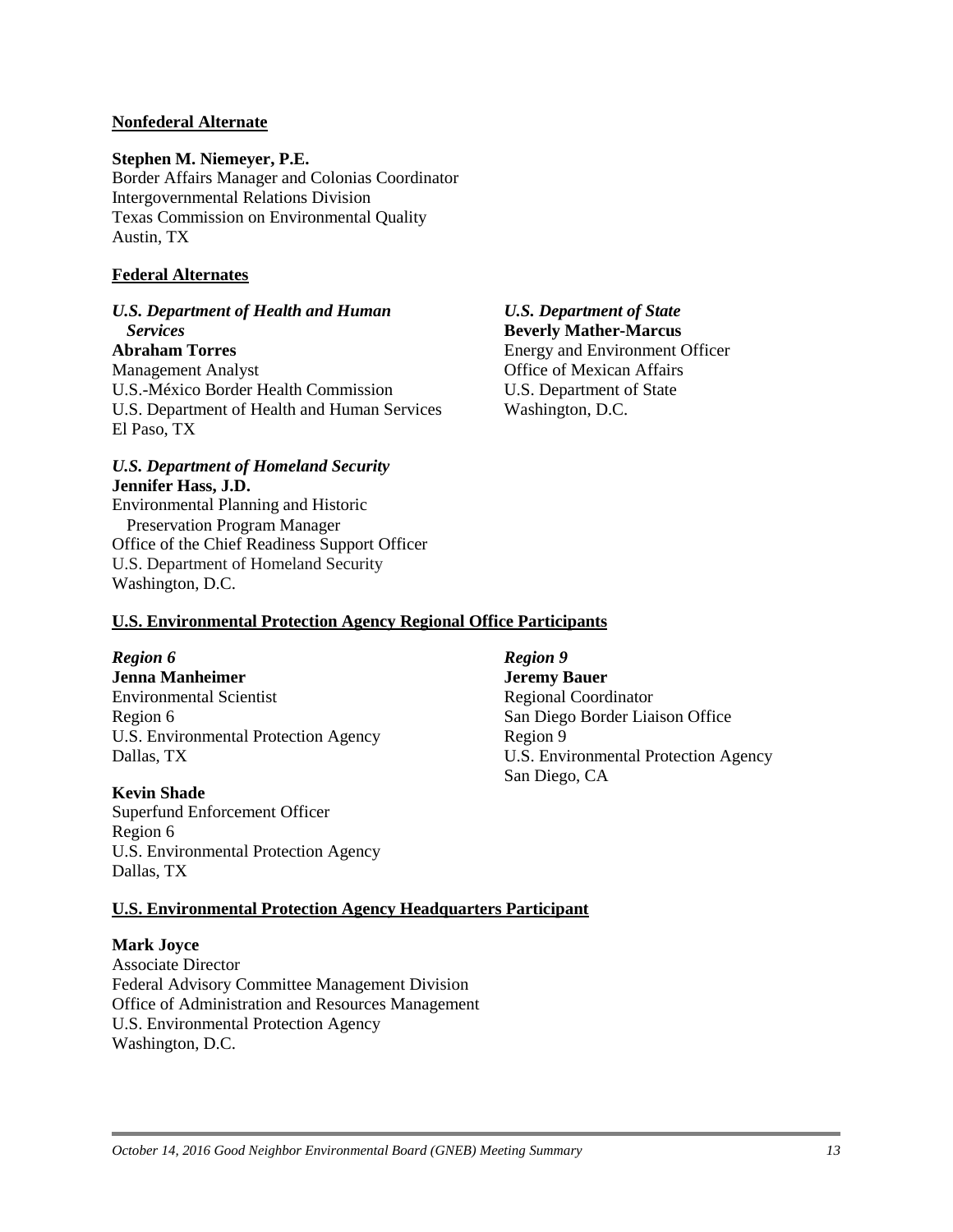# **Contractor Support**

# **Kristen LeBaron**

Senior Science Writer/Editor The Scientific Consulting Group, Inc. Gaithersburg, MD